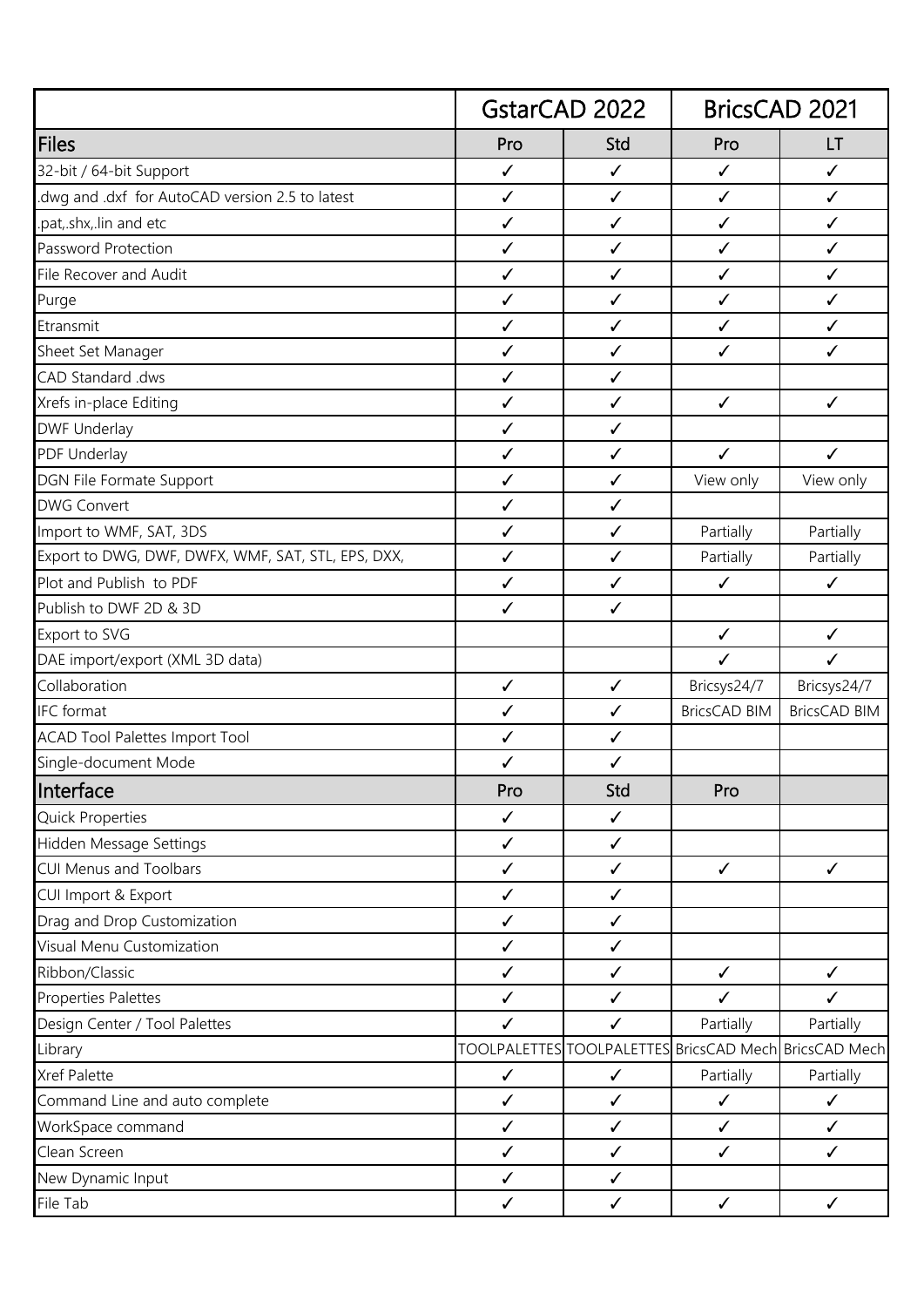| Extended Quad cursor 2D/3D                         |              |              | $\checkmark$ | $\checkmark$                    |
|----------------------------------------------------|--------------|--------------|--------------|---------------------------------|
| Get Started Page                                   |              |              | ✓            | ✓                               |
| Selection, Snap & Track                            | Pro          | Std          | Pro          |                                 |
| Fast Select (FASTSEL command)                      | $\checkmark$ | $\checkmark$ |              |                                 |
| SELECTIONCYCLING                                   | $\checkmark$ | $\checkmark$ |              | Different MethoDifferent Method |
| Right-Click + Drag Method                          | $\checkmark$ | $\checkmark$ |              |                                 |
| Selection Preview                                  | $\checkmark$ | $\checkmark$ | $\checkmark$ | $\checkmark$                    |
| Quick Select                                       | $\checkmark$ | $\checkmark$ | $\checkmark$ | $\checkmark$                    |
| Select Similar                                     | $\checkmark$ | $\checkmark$ | $\checkmark$ | ✓                               |
| Xtra Grips for Pline & Hatch Objects               | $\checkmark$ | $\checkmark$ | $\checkmark$ | $\checkmark$                    |
| Osnap                                              | $\checkmark$ | $\checkmark$ | $\checkmark$ | $\checkmark$                    |
| Grid and Snap                                      | $\checkmark$ | $\checkmark$ | $\checkmark$ | $\checkmark$                    |
| Polar & OTrack                                     | $\checkmark$ | $\checkmark$ | $\checkmark$ | ✓                               |
| Distance from Endpoint and Divide Segments options | $\checkmark$ | $\checkmark$ |              |                                 |
| Multifunctional Grips                              | $\checkmark$ | $\checkmark$ |              |                                 |
| Group                                              | $\checkmark$ | $\checkmark$ | $\checkmark$ | $\checkmark$                    |
| ADDSELECTED command                                | $\checkmark$ | $\checkmark$ | $\checkmark$ | $\checkmark$                    |
| Multiple command                                   | $\checkmark$ | ✓            | $\checkmark$ | $\checkmark$                    |
| <b>Dimensions</b>                                  | Pro          | Std          | Pro          |                                 |
| <b>DIMCENTER Command</b>                           | $\checkmark$ | $\checkmark$ | Partially    | Partially                       |
| Reassociate Dimension                              | $\checkmark$ | $\checkmark$ | $\checkmark$ | ✓                               |
| Rapid Distance                                     | $\checkmark$ | $\checkmark$ |              |                                 |
| <b>Standard Dimensions</b>                         | $\checkmark$ | $\checkmark$ | $\checkmark$ | $\checkmark$                    |
| Associative Dimension                              | $\checkmark$ | $\checkmark$ | $\checkmark$ | $\checkmark$                    |
| Quick Dimension                                    | $\checkmark$ | $\checkmark$ |              |                                 |
| Qleader                                            | ✓            | $\checkmark$ | $\checkmark$ | $\checkmark$                    |
| <b>Dimension Break</b>                             | ✓            | ✓            | ✓            | ✓                               |
| Multileaders                                       | ✓            | $\checkmark$ | ✓            | ✓                               |
| Dynamic dimensions                                 |              |              | $\checkmark$ | $\checkmark$                    |
| Dimensional constraints                            |              |              | $\checkmark$ | $\checkmark$                    |
| <b>Text</b>                                        | Pro          | Std          | Pro          |                                 |
| Text Align / Text Match                            | $\checkmark$ | $\checkmark$ |              |                                 |
| Change Text                                        | $\checkmark$ | $\checkmark$ |              |                                 |
| Mtext                                              | $\checkmark$ | $\checkmark$ | $\checkmark$ | $\checkmark$                    |
| Text                                               | $\checkmark$ | $\checkmark$ | $\checkmark$ | $\checkmark$                    |
| Multi-language Character Set                       | $\checkmark$ | $\checkmark$ |              |                                 |
| In-place Text Editor                               | $\checkmark$ | $\checkmark$ | $\checkmark$ | $\checkmark$                    |
| Mtext Editor                                       | $\checkmark$ | $\checkmark$ | $\checkmark$ | $\checkmark$                    |
| Support .shx and .ttf font                         | $\checkmark$ | $\checkmark$ |              |                                 |
| Spelling                                           | $\checkmark$ | $\checkmark$ | $\checkmark$ | $\checkmark$                    |
| Check spelling in Mtext                            | $\checkmark$ | $\checkmark$ |              |                                 |
| Field                                              | $\checkmark$ | $\checkmark$ | $\checkmark$ | $\checkmark$                    |
| Revcloud                                           | $\checkmark$ | $\checkmark$ | $\checkmark$ | $\checkmark$                    |
| Wipeout                                            | $\checkmark$ | $\checkmark$ | Partially    | Partially                       |
| Rtext / Arc text                                   | $\checkmark$ | $\checkmark$ |              |                                 |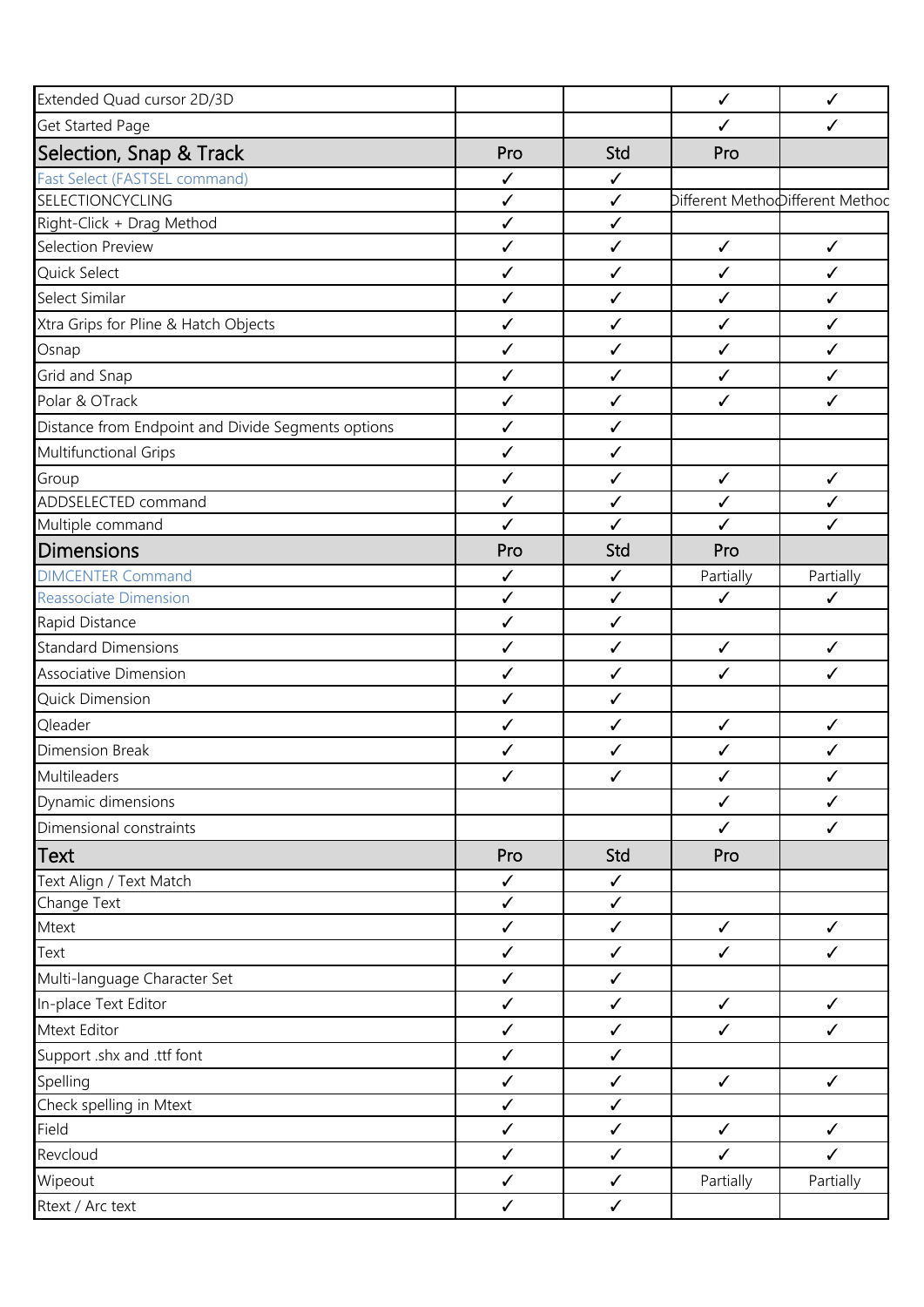| Text Incremental Copy                                       | $\checkmark$       | $\checkmark$       |               |                                |
|-------------------------------------------------------------|--------------------|--------------------|---------------|--------------------------------|
| Text on line                                                | $\checkmark$       | $\checkmark$       |               |                                |
| <b>Statistics Summation</b>                                 | $\checkmark$       | $\checkmark$       |               |                                |
| Layers                                                      | Pro                | Std                | Pro           |                                |
| Auto Layer                                                  | $\checkmark$       | $\checkmark$       |               |                                |
| Change to ByLayer (SETBYLAYER)                              | $\checkmark$       | $\checkmark$       | $\checkmark$  | $\checkmark$                   |
| Layer Properties Manager                                    | $\checkmark$       | $\checkmark$       | $\checkmark$  | $\checkmark$                   |
| Layer States Manager                                        | $\checkmark$       | $\checkmark$       | $\checkmark$  | $\checkmark$                   |
| Layer Translator                                            | $\checkmark$       | $\checkmark$       | $\checkmark$  | $\checkmark$                   |
| Layer Walk                                                  | $\checkmark$       | $\checkmark$       |               |                                |
| Layer Previous                                              | $\checkmark$       | $\checkmark$       | $\checkmark$  | $\checkmark$                   |
| Layer Isolate                                               | $\checkmark$       | $\checkmark$       | $\checkmark$  | $\checkmark$                   |
| Layer Unisolate                                             | $\checkmark$       | $\checkmark$       | $\checkmark$  | $\checkmark$                   |
| Layer Lock                                                  | $\checkmark$       | $\checkmark$       | $\checkmark$  | $\checkmark$                   |
| Layer Unlock                                                | $\checkmark$       | $\checkmark$       | $\checkmark$  | ✓                              |
| Layer Unlock All                                            | $\checkmark$       | $\checkmark$       |               |                                |
| Lock Other Layers                                           | $\checkmark$       | $\checkmark$       |               |                                |
| Layer Freeze/Freeze Other                                   | $\checkmark$       | $\checkmark$       | $\checkmark$  | $\checkmark$                   |
| Freeze Other Layer                                          | $\checkmark$       | $\checkmark$       |               |                                |
| Thaw All Layers                                             | $\checkmark$       | $\checkmark$       | $\checkmark$  | $\checkmark$                   |
| Layer On/Off                                                | $\checkmark$       | $\checkmark$       | $\checkmark$  | $\checkmark$                   |
| Off Other Layer                                             | $\checkmark$       | $\checkmark$       |               |                                |
| Trun All Layers On                                          | $\checkmark$       | $\checkmark$       | $\checkmark$  | $\checkmark$                   |
| Layer Merge                                                 | $\checkmark$       | $\checkmark$       |               |                                |
| Layer Delete                                                | $\checkmark$       | $\checkmark$       |               |                                |
| Layer Match                                                 | $\checkmark$       | $\checkmark$       |               |                                |
| Hatch                                                       | Pro                | Std                | Pro           |                                |
| <b>Gradient Hatches</b>                                     | $\checkmark$       | ✓                  | ✓             | ✓                              |
| <b>Custom Patterns</b>                                      | $\checkmark$       | $\checkmark$       | Less patterns | Less patterns                  |
| Background and Color for Hatch Patterns                     | $\checkmark$       | $\checkmark$       |               | ess combinationess combinatior |
| Trim/Extend of/to Hatch Pattern Entities                    | $\checkmark$       | $\checkmark$       | $\checkmark$  | $\checkmark$                   |
| Superhatch                                                  | $\checkmark$       | $\checkmark$       |               |                                |
| Hatch grip edit                                             | $\checkmark$       | $\checkmark$       | $\checkmark$  | $\checkmark$                   |
| Raster images                                               | Pro                | Std                | Pro           |                                |
| Raster Image Support (Clipping, Transparency, )             | $\checkmark$       | $\checkmark$       | $\checkmark$  | $\checkmark$                   |
| Support Kinds of Image Files (bmp\jpg\png\tga\tif\gif\pcx\) | Not support<br>ECW | Not support<br>ECW | ✓             | $\checkmark$                   |
| <b>Express Tools</b>                                        | Pro                | Std                | Pro           |                                |
| Change Base                                                 | $\checkmark$       | $\checkmark$       |               |                                |
| Layer Draw Order                                            | $\checkmark$       | $\checkmark$       |               |                                |
| Area Table                                                  | $\checkmark$       | $\checkmark$       |               |                                |
| <b>Break Object</b>                                         | $\checkmark$       | $\checkmark$       |               |                                |
| <b>Block Break</b>                                          | $\checkmark$       | $\checkmark$       |               |                                |
| Graphic Compare                                             | $\checkmark$       | $\checkmark$       |               |                                |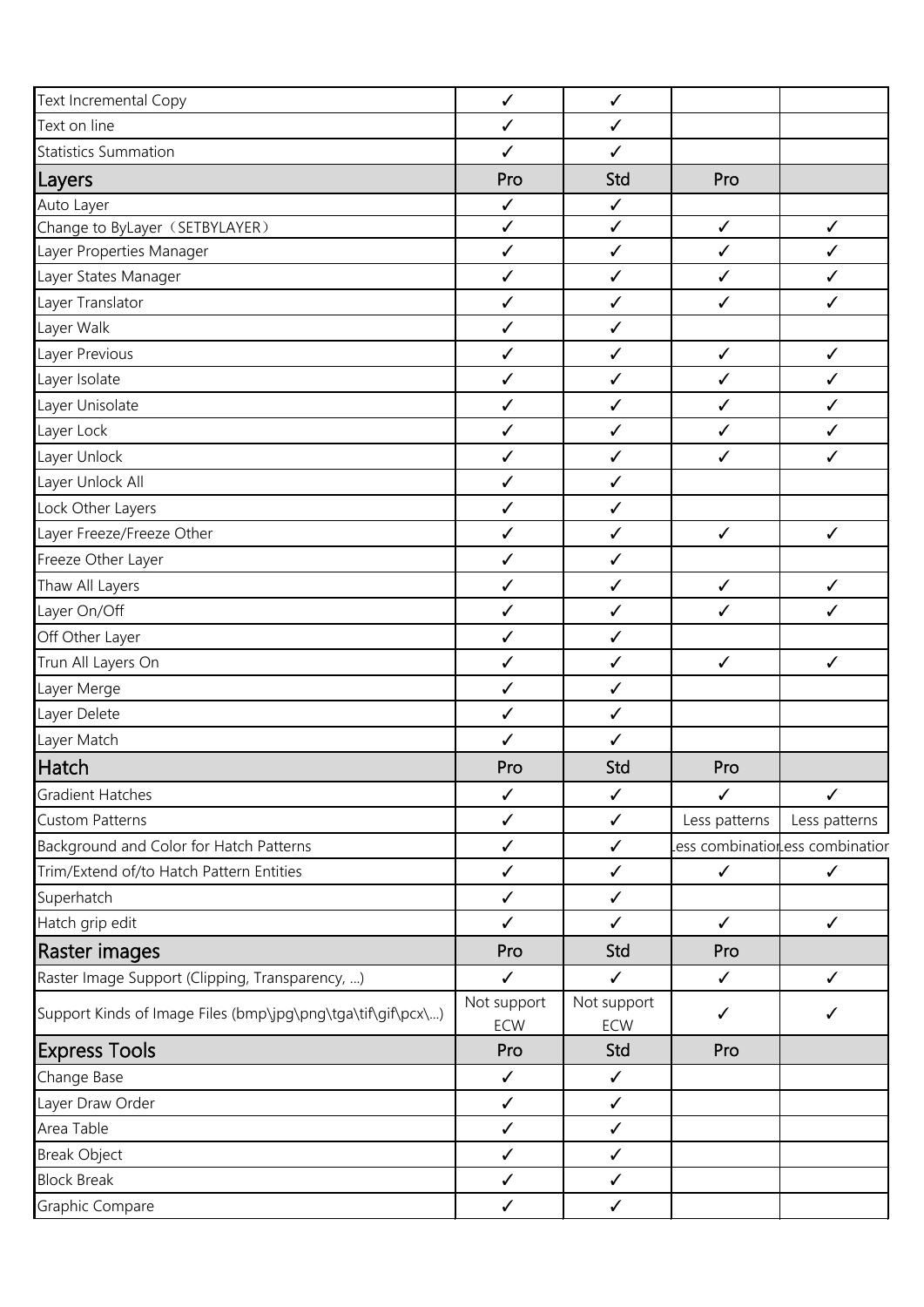| Batpurge                                          | $\checkmark$      | $\checkmark$                 |                   |              |
|---------------------------------------------------|-------------------|------------------------------|-------------------|--------------|
| Layout by Path                                    | $\checkmark$      | $\checkmark$                 |                   |              |
| Line2pl                                           | $\checkmark$      | $\checkmark$                 |                   |              |
| Sptpl                                             | $\checkmark$      | $\checkmark$                 |                   |              |
| GstarCAD Tools                                    | ✓                 | $\checkmark$                 |                   |              |
| <b>Table Tools</b>                                | ✓                 | $\checkmark$                 |                   |              |
| Plot tools                                        | $\checkmark$      | $\checkmark$                 |                   |              |
| <b>Drawing Compare</b>                            | $\checkmark$      | $\checkmark$                 | $\checkmark$      | $\checkmark$ |
| Delete Duplicate Objects (OVERKILL)               | ✓                 | $\checkmark$                 | $\checkmark$      | ✓            |
| Drawing Lock                                      | $\checkmark$      | $\checkmark$                 |                   |              |
| Others                                            | Pro               | Std                          | Pro               |              |
| Region                                            | $\checkmark$      |                              | $\checkmark$      |              |
| Make Shape                                        | ✓                 | $\checkmark$                 |                   |              |
| Import Layout as Sheet                            | $\checkmark$      | $\checkmark$                 |                   |              |
| Viewport Scale                                    | ✓                 | ✓                            |                   |              |
| Attribute Increment                               | ✓                 | $\checkmark$                 |                   |              |
| Define Layout Viewport from ModelSpace (M2LVPORT) | $\checkmark$      | $\checkmark$                 |                   |              |
| Security                                          | ✓                 | $\checkmark$                 | $\checkmark$      |              |
| Free Scale                                        | ✓                 | $\checkmark$                 |                   |              |
| Hatch to Back                                     | ✓                 | $\checkmark$                 | $\checkmark$      | $\checkmark$ |
| Reverse                                           | ✓                 | ✓                            |                   |              |
| Synchronize Attributes                            | $\checkmark$      | $\checkmark$                 | $\checkmark$      | $\checkmark$ |
| Clip<br><b>Array Options</b>                      | $\checkmark$<br>✓ | $\checkmark$<br>$\checkmark$ | $\checkmark$<br>✓ | ✓<br>✓       |
| Align Tool / Arrange Tool                         | $\checkmark$      | $\checkmark$                 |                   |              |
| Areasum                                           | ✓                 | $\checkmark$                 |                   |              |
| Table                                             | $\checkmark$      | $\checkmark$                 | $\checkmark$      | $\checkmark$ |
| Symmetric Draw                                    | ✓                 | $\checkmark$                 |                   |              |
| Outline Objects                                   | ✓                 | ✓                            |                   |              |
| Real time boundary detection                      |                   |                              | $\checkmark$      | $\checkmark$ |
| Invert Fillet                                     | $\checkmark$      | $\checkmark$                 |                   |              |
| Draw and Modify Commands                          | $\checkmark$      | $\checkmark$                 | $\checkmark$      | $\checkmark$ |
| Offset Both Option                                | $\checkmark$      | $\checkmark$                 |                   |              |
| Helix                                             | $\checkmark$      | $\checkmark$                 | $\checkmark$      | $\checkmark$ |
| Real Time Pan & Zoom                              | $\checkmark$      | $\checkmark$                 | $\checkmark$      | ✓            |
| Annotative Objects                                | $\checkmark$      | $\checkmark$                 | $\checkmark$      | $\checkmark$ |
| Object Scales                                     | $\checkmark$      | $\checkmark$                 | $\checkmark$      | $\checkmark$ |
| Redraw and Regeneration                           | $\checkmark$      | $\checkmark$                 | $\checkmark$      | $\checkmark$ |
| Layout and Paper Space                            | $\checkmark$      | $\checkmark$                 | $\checkmark$      | $\checkmark$ |
| Layout Viewport settings                          | $\checkmark$      | $\checkmark$                 |                   |              |
| Magnifier                                         | $\checkmark$      |                              |                   |              |
| Barcode & QR Code                                 | $\checkmark$      | $\checkmark$                 |                   |              |
| Cloud Storage                                     | $\checkmark$      | $\checkmark$                 | Bricscad24\7      | Bricscad24\7 |
| Non-rectangular Viewports                         | $\checkmark$      | $\checkmark$                 | $\checkmark$      | $\checkmark$ |
| <b>Shortcut Customization</b>                     | $\checkmark$      | $\checkmark$                 |                   |              |
| Match Properties Across Drawings                  | $\checkmark$      | $\checkmark$                 |                   |              |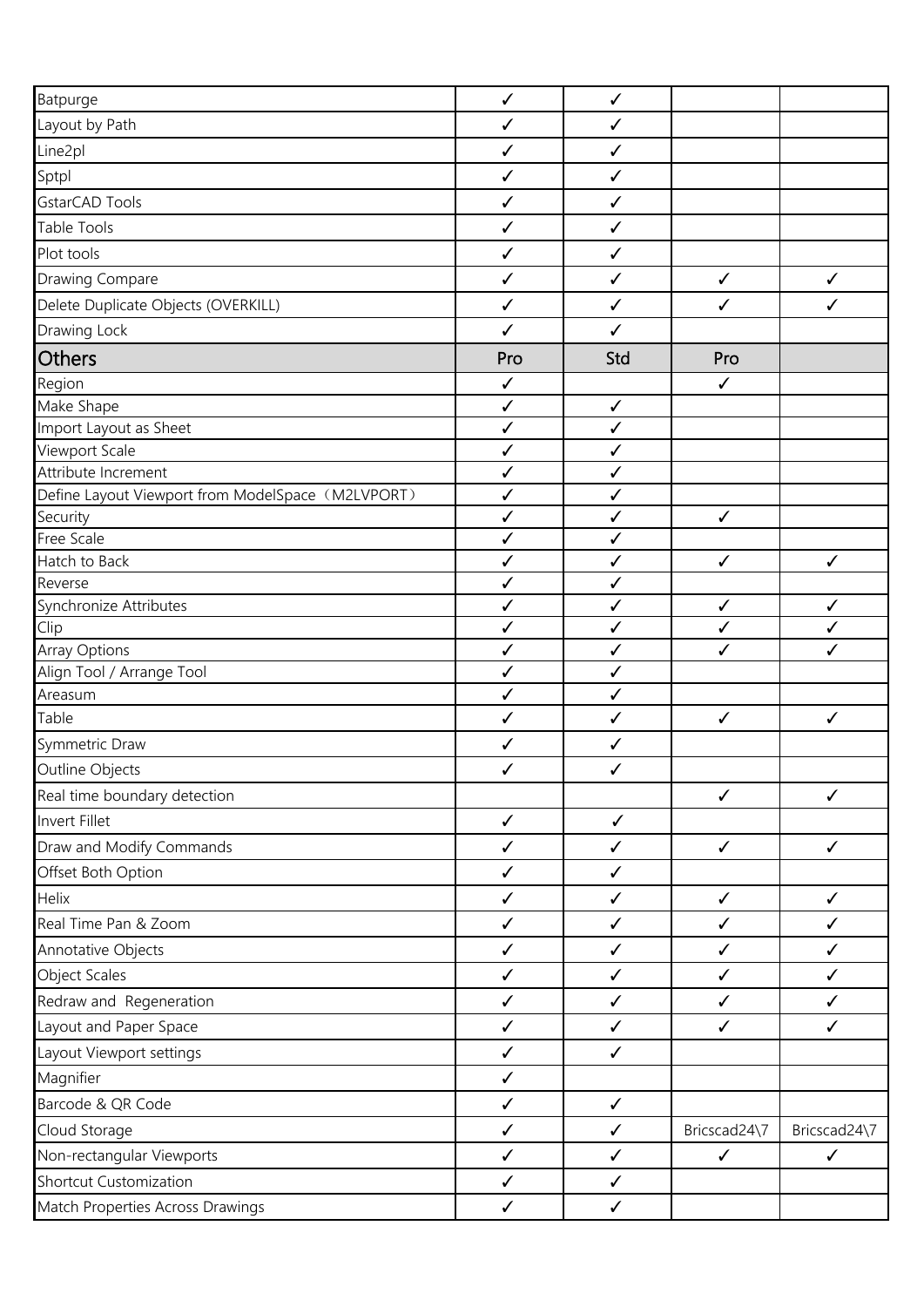| Multilines and Multiline Styles         | $\checkmark$ | $\checkmark$ | $\checkmark$ | $\checkmark$ |
|-----------------------------------------|--------------|--------------|--------------|--------------|
| <b>Block Create and Insert</b>          | $\checkmark$ | $\checkmark$ | $\checkmark$ | $\checkmark$ |
| <b>Block Attribute Definition</b>       | $\checkmark$ | $\checkmark$ | $\checkmark$ | $\checkmark$ |
| Refedit                                 | $\checkmark$ | $\checkmark$ | $\checkmark$ | $\checkmark$ |
| Hyperlink                               | $\checkmark$ | $\checkmark$ | $\checkmark$ | $\checkmark$ |
| Digitizer Integration                   | $\checkmark$ | $\checkmark$ | $\checkmark$ | $\checkmark$ |
| Scale List                              | $\checkmark$ | $\checkmark$ | $\checkmark$ | $\checkmark$ |
| Dynamic Block Create/Insert/View        | $\checkmark$ | $\checkmark$ | Partially    | Partially    |
| MEASUREGEOM (Sum area and Total Length) | $\checkmark$ | $\checkmark$ | Area         | Area         |
| Dynamic Block Editor (BEDIT)            | $\checkmark$ | Partially    |              |              |
| AutoXLSTable                            | $\checkmark$ | $\checkmark$ |              |              |
| Pline Boolean                           | $\checkmark$ | $\checkmark$ |              |              |
| Layout export                           | $\checkmark$ | $\checkmark$ | $\checkmark$ | $\checkmark$ |
| 3D                                      | Pro          | Std          | Pro          |              |
| POLYSOLID                               | $\checkmark$ |              | $\checkmark$ |              |
| <b>PLANESURF</b>                        | $\checkmark$ |              |              |              |
| <b>SURFOFFSET</b>                       | $\checkmark$ |              |              |              |
| <b>CONVTOMESH</b>                       | $\checkmark$ |              | $\checkmark$ |              |
| <b>CONVTOSOLID</b>                      | $\checkmark$ |              | $\checkmark$ |              |
| CONVTOSURFACE                           | $\checkmark$ |              | $\checkmark$ |              |
| <b>CONVTONURBS</b>                      | $\checkmark$ |              |              |              |
| Point Cloud                             | $\checkmark$ | $\checkmark$ | $\checkmark$ |              |
| 3D Edition Grips                        | $\checkmark$ |              |              |              |
| Section Plane                           | $\checkmark$ |              | $\checkmark$ |              |
| Flatshot                                | $\checkmark$ |              | $\checkmark$ |              |
| 3D Surfaces                             | $\checkmark$ | $\checkmark$ | $\checkmark$ |              |
| <b>ACIS Modeling &amp; Editing</b>      | $\checkmark$ |              | $\checkmark$ |              |
| 3D Orbit options                        | $\checkmark$ | $\checkmark$ | $\checkmark$ |              |
| Render                                  | $\checkmark$ |              | $\checkmark$ |              |
| Visual Styles Manager                   | $\checkmark$ |              | ✓            | $\checkmark$ |
| Solid Editing                           | $\checkmark$ |              | $\checkmark$ |              |
| Solprof / Solview / Soldraw             | $\checkmark$ |              | Partially    |              |
| Polysolids (walls, slabs, )             |              |              | $\checkmark$ |              |
| Geometric constraints                   |              |              | $\checkmark$ |              |
| Geometric 3D constraints creation       |              |              | $\checkmark$ |              |
| Geometric 3D constraints solving        |              |              | $\checkmark$ |              |
| Design intent                           |              |              | $\checkmark$ |              |
| Surface entity creation                 |              |              | $\checkmark$ |              |
| Deformable Modeling                     |              |              | $\checkmark$ |              |
| Lofting                                 | $\checkmark$ |              | $\checkmark$ |              |
| Lighting                                | $\checkmark$ | $\checkmark$ | $\checkmark$ |              |
| 3D geometry-driven constraints          |              |              | $\checkmark$ |              |
| Parametric Blockify                     |              |              | $\checkmark$ |              |
| Printing                                | Pro          | Std          | Pro          |              |
| CTB & STB Plot Style Files              | $\checkmark$ | $\checkmark$ | $\checkmark$ | $\checkmark$ |
|                                         |              |              |              |              |